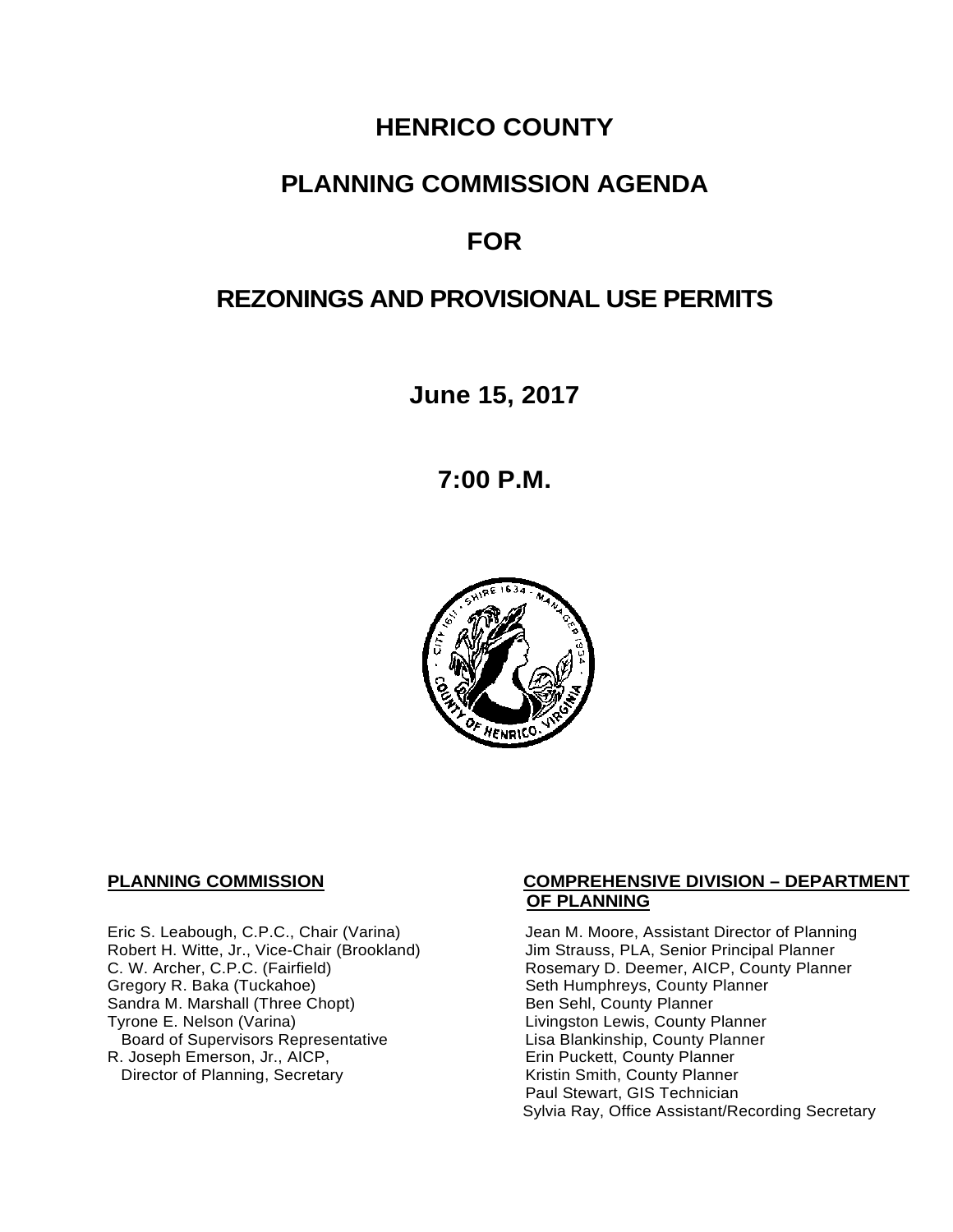# **PLANNING COMMISSION REZONING MEETING FINAL AGENDA JUNE 15, 2017**

**BEGINNING AT 7:00 P.M.**

**WELCOME:**

**PLEDGE OF ALLEGIANCE:**

**RECOGNITION OF NEWS MEDIA:**

**CALL TO ORDER:**

**REQUESTS FOR WITHDRAWALS AND DEFERRALS: (1); (4)**

**REQUESTS FOR EXPEDITED ITEMS: (2)**

**CASES TO BE HEARD: (1)**

#### **VARINA:**

**PUP2017-00014 Ann Neil Cosby, Rob Benaicha, Adena Patterson for Excel to Excellence, Inc:** Request for a Provisional Use Permit under Section 24-51.1(a), 24-120, and 24-122.1 of Chapter 24 of the County Code to allow an academic and athletic club for students on part of Parcel 809-697-9643 located at the northwest intersection of Library Road and S. Laburnum Avenue. The existing zoning is A-1 Agricultural District. The 2026 Comprehensive Plan recommends Government. **Staff – Ben Sehl (Expedited Agenda Requested)**

**Recommended for Approval**

**REZ2017-00015 Andrew M. Condlin for JG Laburnum, LLC and Robins Laburnum, LLC:** Request to conditionally rezone from B-2C Business District (Conditional) and B-3C Business District (Conditional) to B-3C Business District (Conditional) Parcel 817-711-0712 and part of Parcels 817-711-0454 and 816-711-8151 containing 3.31 acres located approximately 290 feet south of Eubank Road approximately 270 feet east of its intersection with S. Laburnum Avenue. The applicant proposes an automotive body and paint shop. The use will be controlled by zoning ordinance regulations and proffered conditions. The 2026 Comprehensive Plan recommends Office and Commercial Concentration. The site is in the Airport Safety Overlay District. **Staff – Erin Puckett (Deferral Requested to the August 10, 2017 Meeting) Deferred to the August 10, 2017 Meeting**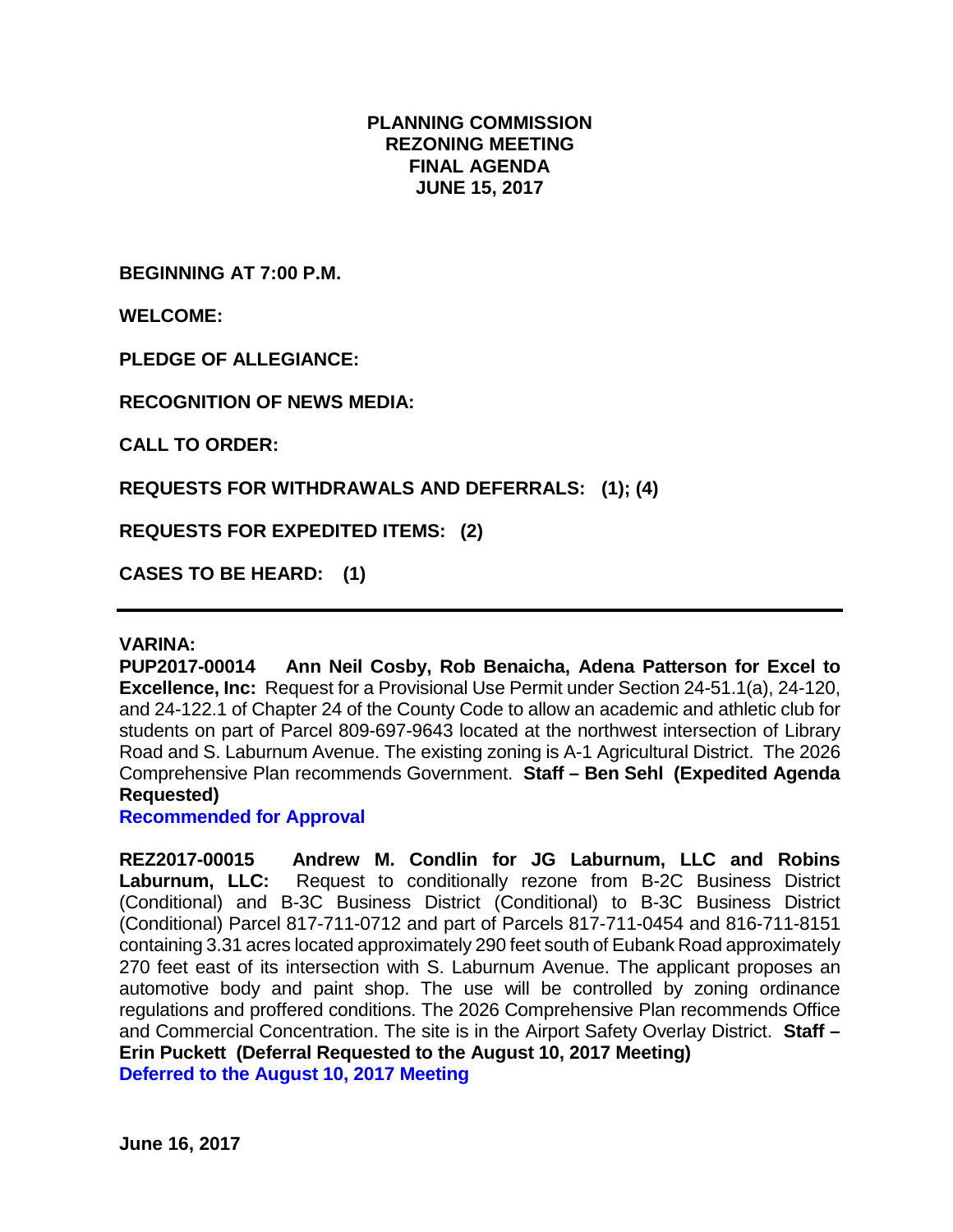# **FAIRFIELD:**

**REZ2017-00016 Andrew M. Condlin for GMB Trading, LLC:** Request to conditionally rezone from O-1 Office District to B-1C Business District (Conditional) Parcel 784-752-5293 containing .644 acres located at the northwest intersection of Brook Road (U.S. Route 1) and Ridge Road. The applicant proposes retail uses. The uses will be controlled by zoning ordinance regulations and proffered conditions. The 2026 Comprehensive Plan recommends Office. The site is in the Enterprise Zone. **Staff – Ben Sehl**

**Recommended for Approval**

## **THREE CHOPT:**

## *(Deferred from the April 11, 2017 Meeting)*

**REZ2017-00003 G. Brian Duke for 12600 Bacova, LLC:** Request to conditionally rezone from A-1 Agricultural District to R-5C General Residence District (Conditional) and O-2C Office District (Conditional) Parcel 734-767-2531 containing 40 acres located on the west line of N. Gayton Road and the north line of Bacova Drive approximately 200 feet from their intersection. The applicant proposes a residential townhouse and office development. The uses will be controlled by zoning ordinance regulations and proffered conditions. The 2026 Comprehensive Plan recommends Office and Environmental Protection Area. **Staff – Seth Humphreys (Withdrawn by Applicant) Withdrawn by Applicant**

#### **REZ2017-00010 Adena Patterson or Ann Neil Cosby for MS Richmond Investors**

**LLC:** Request to conditionally rezone from A-1 Agricultural District to R-5AC General Residence District (Conditional) Parcels 744-763-8661, 744-763-9175, 745-763-2013, 745-763-2727, 745-763-3440, 745-763-4567, 745-763-5481, 745-763-6093 and 745-764- 0618 containing 18.580 acres located between the east line of Belfast Road and the west line of Glasgow Road at its intersection with Ireland Road. The applicant proposes a zero lot line development with detached homes. The R-5A District allows a maximum density of six (6) units per acre. The use will be controlled by zoning ordinance regulations and proffered conditions. The 2026 Comprehensive Plan recommends Traditional Neighborhood Development. **Staff – Lisa Blankinship (Deferral Requested to the July 13, 2017 Meeting)**

**Deferred to the July 13, 2017 Meeting**

**REZ2017-00011 Adena Patterson or Ann Neil Cosby for MS Richmond Investors LLC:** Request to conditionally rezone from A-1 Agricultural District and R-3C One-Family Residence District to R-5AC General Residence District (Conditional) Parcels 744-762- 4780, 744-762-5294, 744-762-9757, and 745-762-0472 containing 8.264 acres located between the east line of Belfast Road and the west line of Glasgow Road approximately 155' north of Edinburgh Road. The applicant proposes a zero lot line development with detached homes. The R-5A District allows a maximum density of six (6) units per acre. The use will be controlled by zoning ordinance regulations and proffered conditions. The